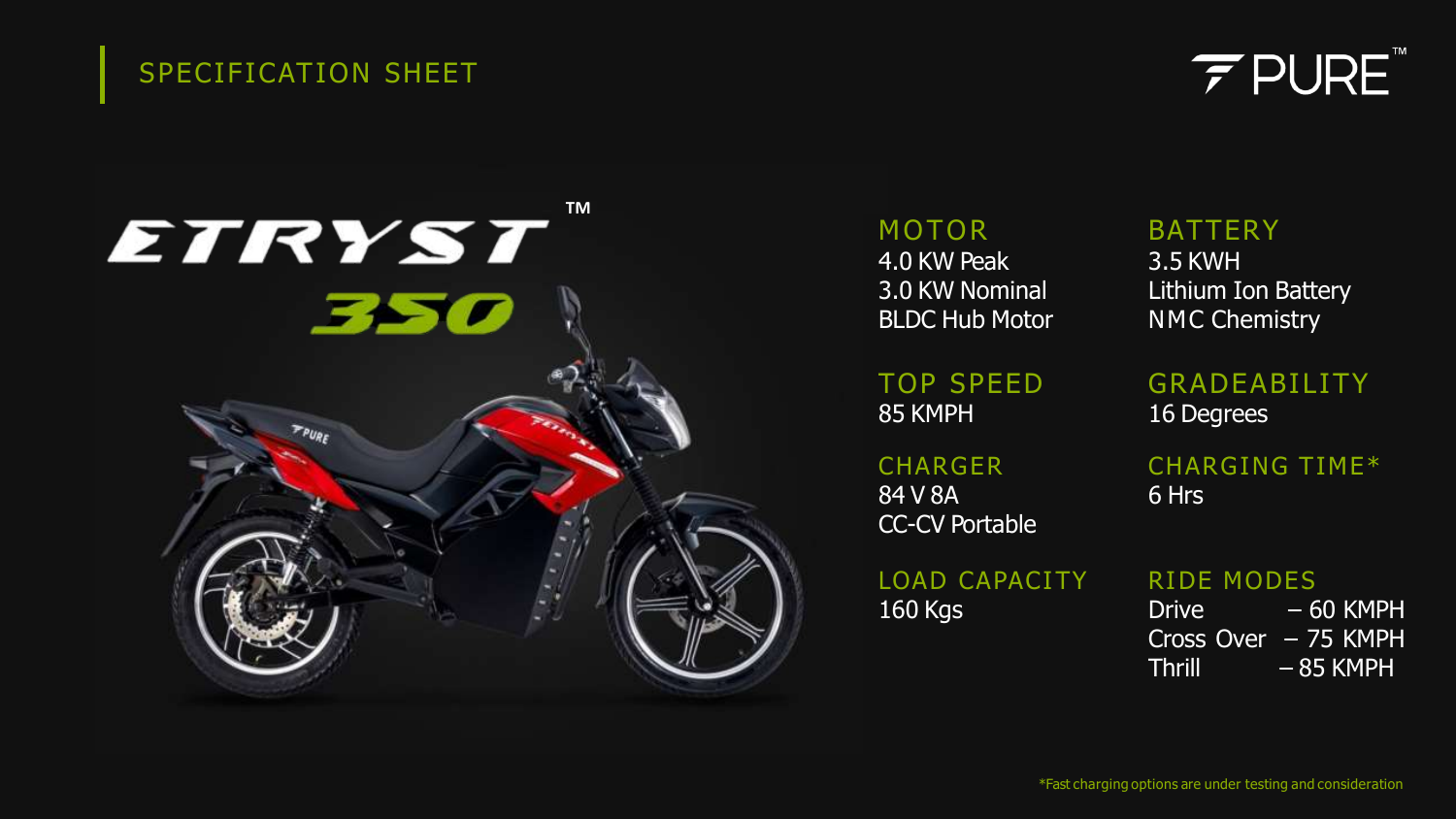# SPECIFICATION SHEET

**PEAK** 



#### TYRE & BRAKING

| Tyre:                  | $F: 2.75 - 18$   Tubeless<br>R: 3.00-17   Tubeless |
|------------------------|----------------------------------------------------|
| <b>Wheel Size:</b>     | $F: 457.2$ mm<br>R: 431.8 mm                       |
| Wheels Type:           | Alloy                                              |
| Brake:                 | $F: 220$ mm Disc                                   |
|                        | <b>R: 220 mm Disc</b>                              |
| Tyre Pressure (Rider): | F: 34 psi                                          |
|                        | R: 33 psi                                          |
|                        |                                                    |

# CONTROLLER & THROTTLE

| Controller:        | 72 V 4 KW Vector Looped                                                             |
|--------------------|-------------------------------------------------------------------------------------|
| BMS:               | <b>Active Balance 100 A</b>                                                         |
| Torque at 60 KMPH: | 60 Nm                                                                               |
| Starting:          | Remote Start & Key Operation                                                        |
| **Acceleration:    | $0 - 40$ KMPH in 04.4 Sec<br>$0 - 60$ KMPH in 07.4 Sec<br>$0 - 75$ KMPH in 11.6 Sec |

Regenerative Braking: Yes

\*\*Acceleration are considered for 75kgs payload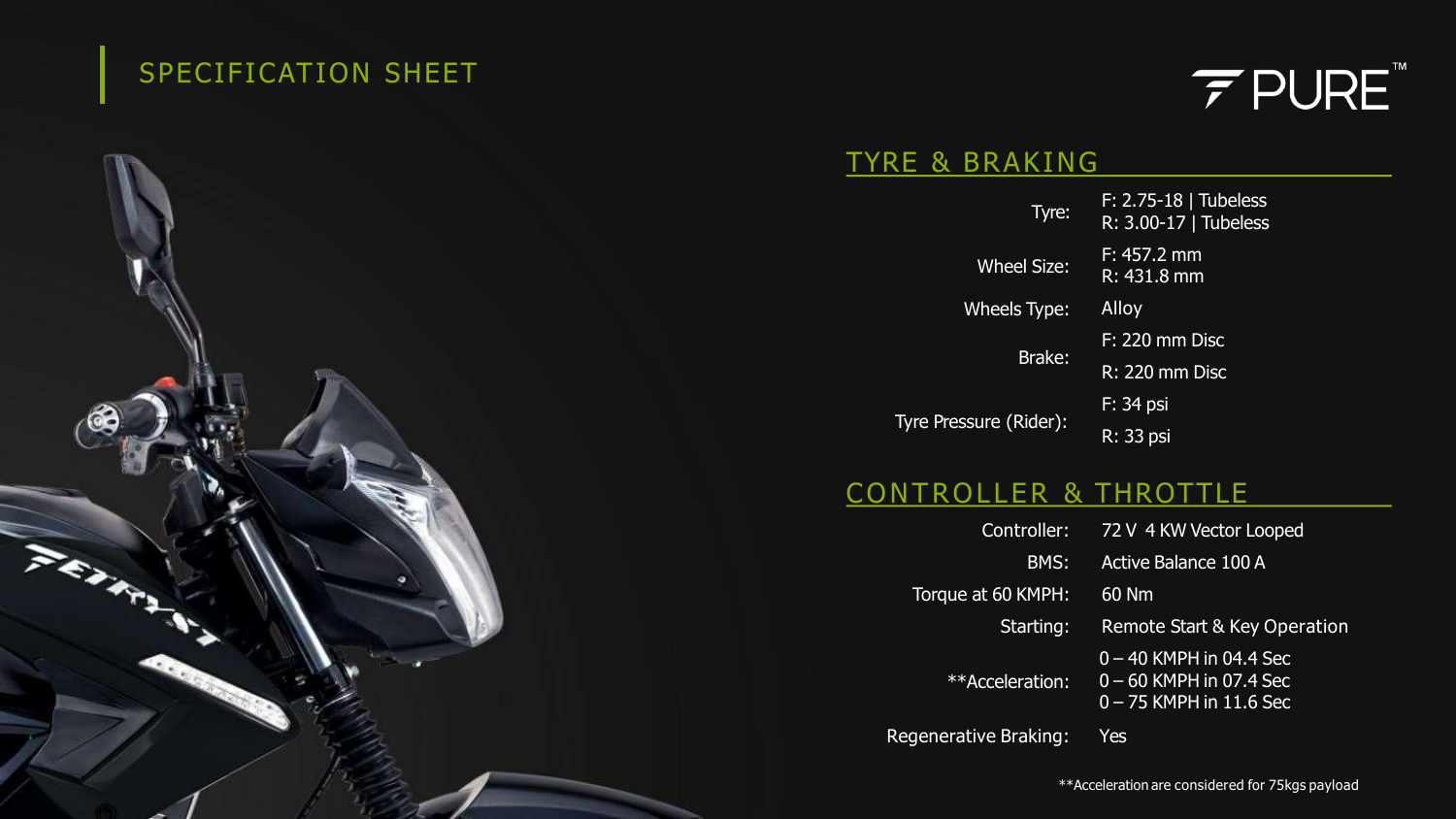# SPECIFICATION SHEET

**CANAL** 

**RO** 

# $\mathcal{F}$  PURE

### DISPLAY & ELECTRICALS

| Display:            | 7 inch LED     |
|---------------------|----------------|
| Speedometer:        | <b>Digital</b> |
| Odometer:           | <b>Digital</b> |
| Central Locking:    | <b>Yes</b>     |
| Passenger Footrest: | <b>Yes</b>     |
| Headlight:          | LED            |
| Tail Light:         | LED            |
| Turn Signal Lamp:   | LED            |
| DRL:                | LEI            |

#### BODY & SUSPENSION

| Suspension:              | F: Hydraulic Dual Suspension |
|--------------------------|------------------------------|
|                          | R: Hydraulic Dual Suspension |
| Saddle Height:           | 770 mm                       |
| <b>Ground Clearance:</b> | $198$ mm                     |
| Wheelbase:               | 1375 mm                      |
| Kerb Weight:             | 120 kg                       |
| <b>Overall Length:</b>   | 2040 mm                      |
| <b>Centre Stand:</b>     | Yes                          |